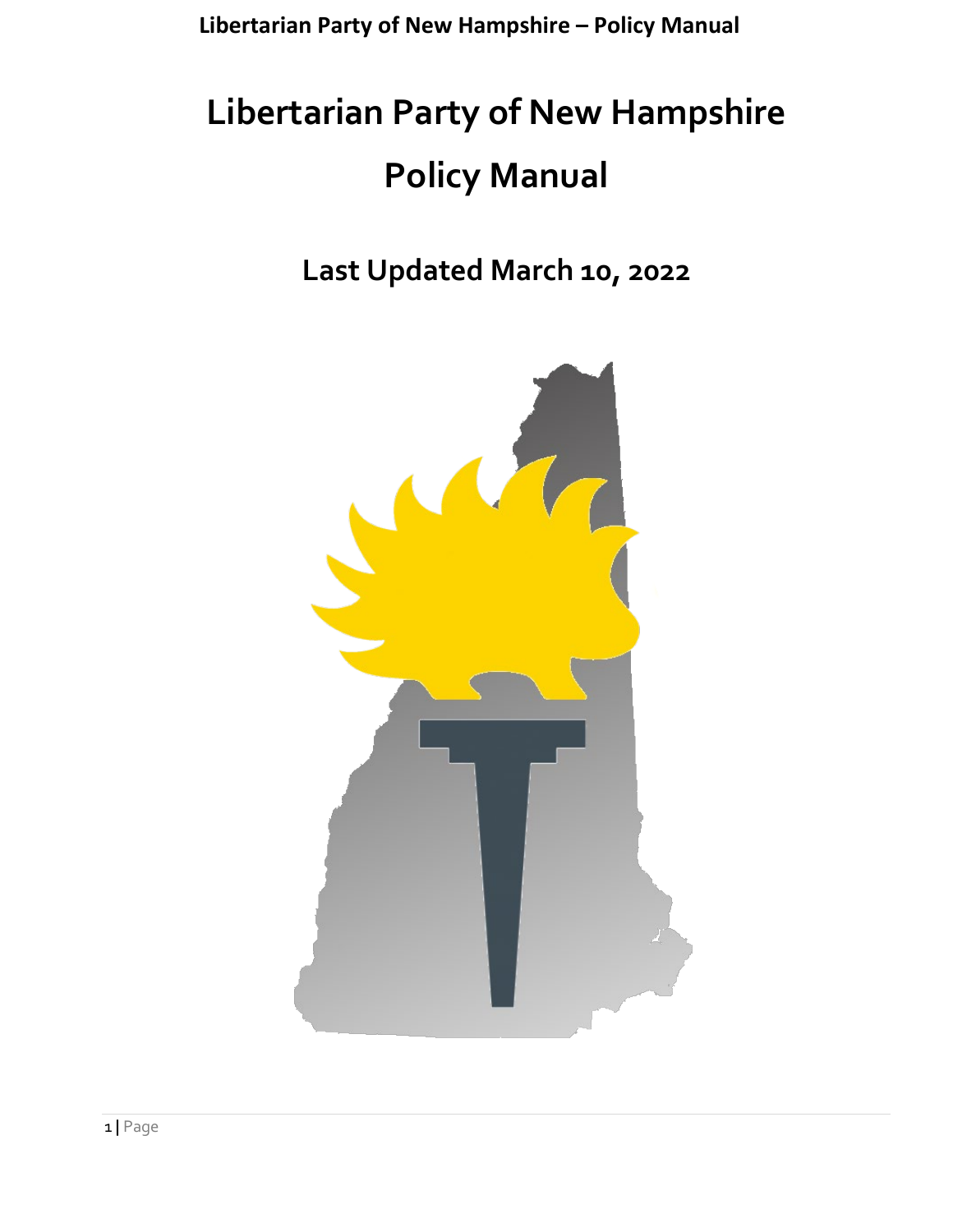### Table of Contents

| <b>Executive Committee</b>                     | 3              |
|------------------------------------------------|----------------|
| <b>Committee Meetings</b>                      | 3              |
| <b>Special Meetings</b>                        | 3              |
| Responsibilities of Executive Committee        | 4              |
| Chair                                          | 4              |
| Vice Chair                                     | 4              |
| Secretary                                      | 5              |
| Treasurer                                      | 5              |
| At Large Officers                              | 6              |
| <b>Party Communications</b>                    | 6              |
| <b>Official Communication</b>                  | 6              |
| <b>Communications Committee</b>                | 6              |
| Access to Social Media and Social Media Policy | $\overline{7}$ |
| Regional and National Representation           | $\overline{7}$ |
| Regional                                       | 7              |
| National                                       | $\overline{7}$ |
| Resolution of Issues/Complaints                | 8              |
| Membership Levels                              | 8              |
| <b>Basic Members</b>                           | 8              |
| Regular dues paying members                    | 9              |
| Life members                                   | 9              |
| <b>Sustaining Members</b>                      | 9              |
| Young Adult Members                            | 9              |
|                                                |                |

*Please note: This policy should be reviewed in conjunction with current Party Bylaws and the Party Platform. These Party documents shall override any conflicting information in this manual. No policy of LPNH may violate Federal, State, or local law.*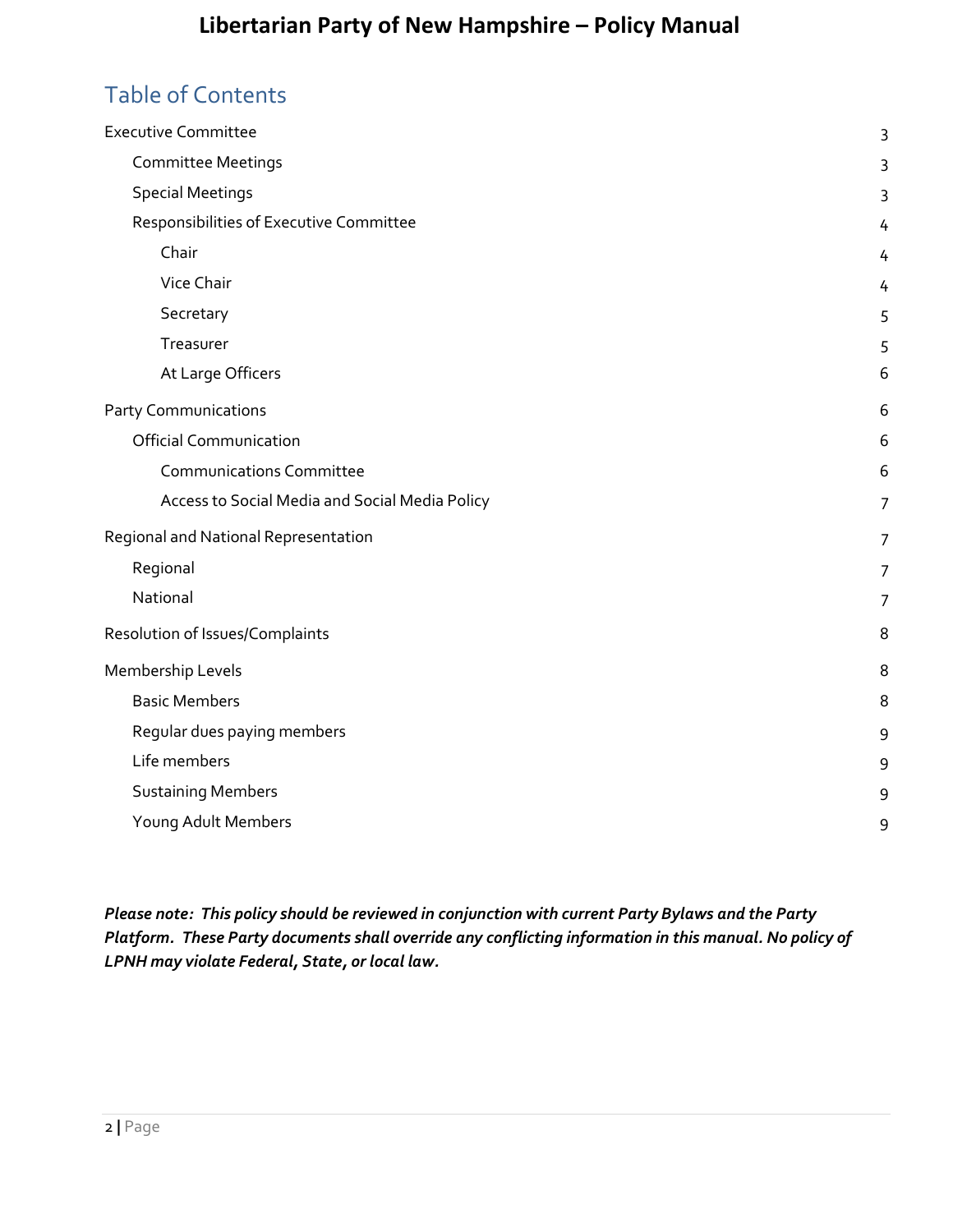# <span id="page-2-0"></span>**Executive Committee**

#### <span id="page-2-1"></span>**Committee Meetings**

The Executive Committee shall meet in person, electronically, or a hybrid of the two, monthly.

- A minimum of 10 meetings shall be held per year, allowing for 2 meetings to be canceled due to unforeseen circumstances.
- Agendas for each meeting shall be made available to the Executive Committee members at least 48 hours prior to the meeting.
- Each meeting agenda shall begin with the following items (in order):
	- o Approval of unapproved previous minutes
	- o Officer Reports
		- Chair
		- Vice Chair
		- Secretary
		- Treasurer
		- First At-Large
		- Second At-Large
	- o Affiliate Reports
	- o Committee Reports
- All reports should be submitted in writing to the Secretary or posted in the LPNH Google Drive prior to the meeting.
- All Meeting Minutes shall be posted to the LPNH.org website for transparency purposes, after they have been approved by the Executive Committee.
- The monthly meeting cadence shall be set during the meeting of the Executive Committee.
- If a change to any meeting date is required, at least 1 week notice should be provided by the Chair and an agreement reached on a make-up date (if possible). Only 2 meetings per year can be completely canceled, but every attempt to reschedule should be made.
- Meeting notice may be waived by unanimous consent of all executive board members.
- Electronic Voting may occur outside of regular meetings and shall be submitted via a motion from any officer in email form. All officers will have 1 week to respond or forfeit their vote. If majority cannot be obtained, motion shall not pass.
- Attendance at executive committee meetings is limited to Executive Committee Officers, or individuals invited by any Executive Committee Officer to speak on a specific topic.
- Meetings shall be no longer than 2 hours unless previously agreed upon.
- Recordings may be made but may not be shared outside of the Board Members.

### <span id="page-2-2"></span>**Special Meetings**

● Special meetings may be held electronically, in-person, or a hybrid of the two.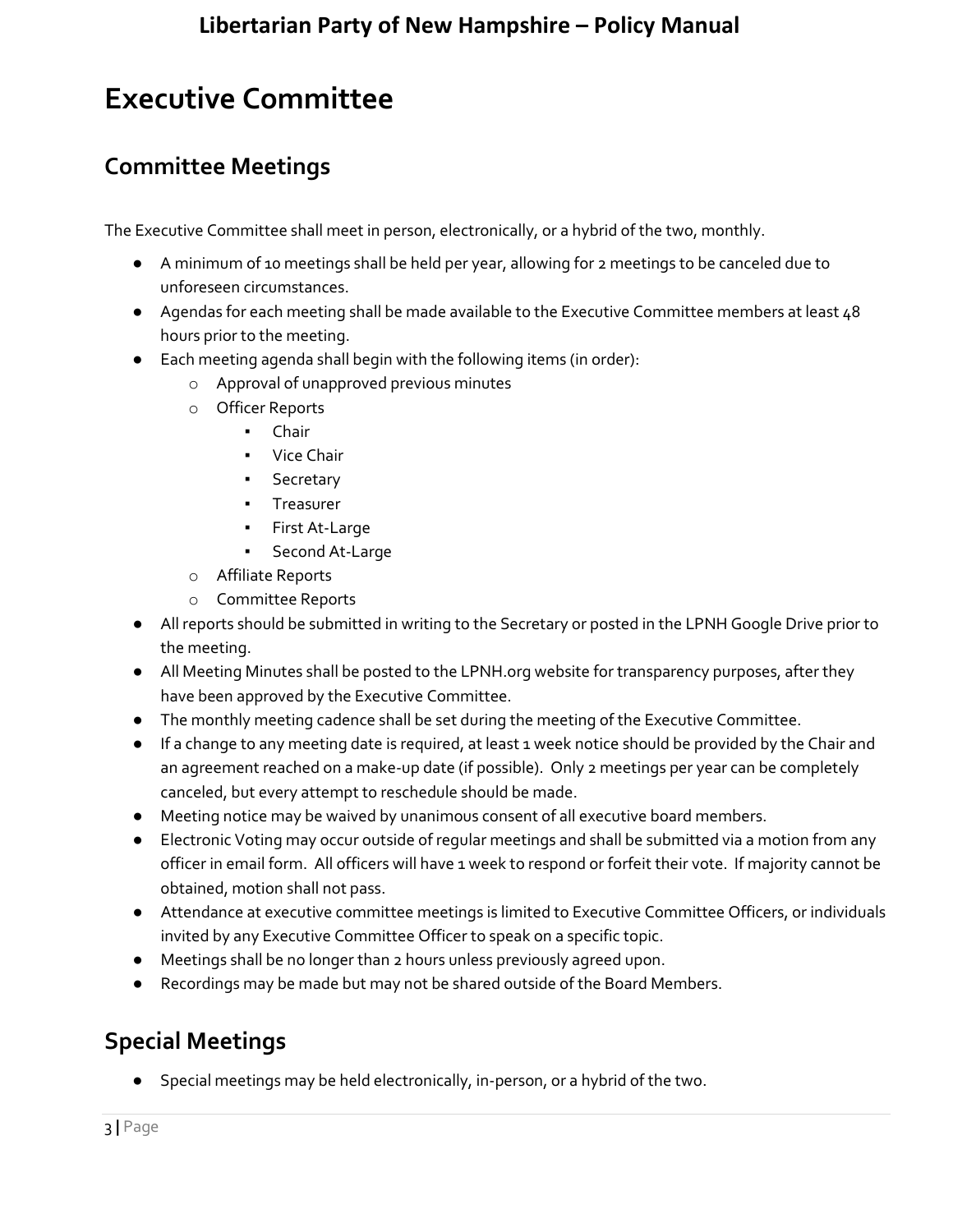- Special meetings must be called no fewer than 48 hours in advance.
	- o Notice of a special meeting may be waived by unanimous consent of all committee members. Such consent may be given in electronic group chat.
- Only the topics listed in the call of the meeting may be considered during a special meeting.
- All other quorum requirements apply.
- Special meetings may be called by the chair or 2/3ds of the executive committee members.
- When a special meeting has been called, the committee Chair or Secretary shall issue a notice of the meeting, including how to participate in the meeting, to each member of the committee and shall simultaneously open an email ballot to provide relevant members a cancellation vote.
- $\bullet$  The call of a special meeting shall be canceled if  $2/3$  of the committee members so vote prior to the scheduled time of the meeting.

### <span id="page-3-0"></span>**Responsibilities of Executive Committee**

#### <span id="page-3-1"></span>**Chair**

The LPNH Chair, per the Bylaws, is responsible for all Daily Operation Items. This includes, but is not limited to, the following items:

- Signing legal documentation on behalf of the Party
- Attending meetings with the LP Region (Region 8)
- Coordinating correspondence with National, Region 8, other State Party Executive Committees
- Overseeing the appropriate use of all social media accounts
- Overseeing the appropriate use of the Storage Shed and Supplies held within conducting quarterly reviews of contents to determine condition of supplies
- Representing the Party to the State

The LPNH Chair is the face of the Party and shall answer all media requests, and shall remain professional in appearance, demeanor, and dialogue during such correspondence or interviews.

The LPNH Chair shall coordinate with the Vice Chair and Membership Director to perform Lifetime Member welcome calls within 1 week of Membership Status change.

At the request of any delegate-eligible member of the LPNH along with a petition signed by 25% of all LPNH delegate-eligible members, the Chair shall call a Special Convention to be held in accordance with the bylaws governing a Business Convention.

#### <span id="page-3-2"></span>**Vice Chair**

The Vice Chair, per the Bylaws, is to act as the Affiliate contact for all New Hampshire sub-affiliates. The Vice-Chair shall hold a non-voting membership in all affiliations to represent the State Party for the purpose of communication, guidance, support, and transparency. This includes, but is not limited to, the following items:

- Coordinating needed assistance by the Sub-Affiliates regarding needs from the State Party, National, or other State Affiliates
- Ensuring compliance with State Bylaws and Sub-Affiliate Bylaws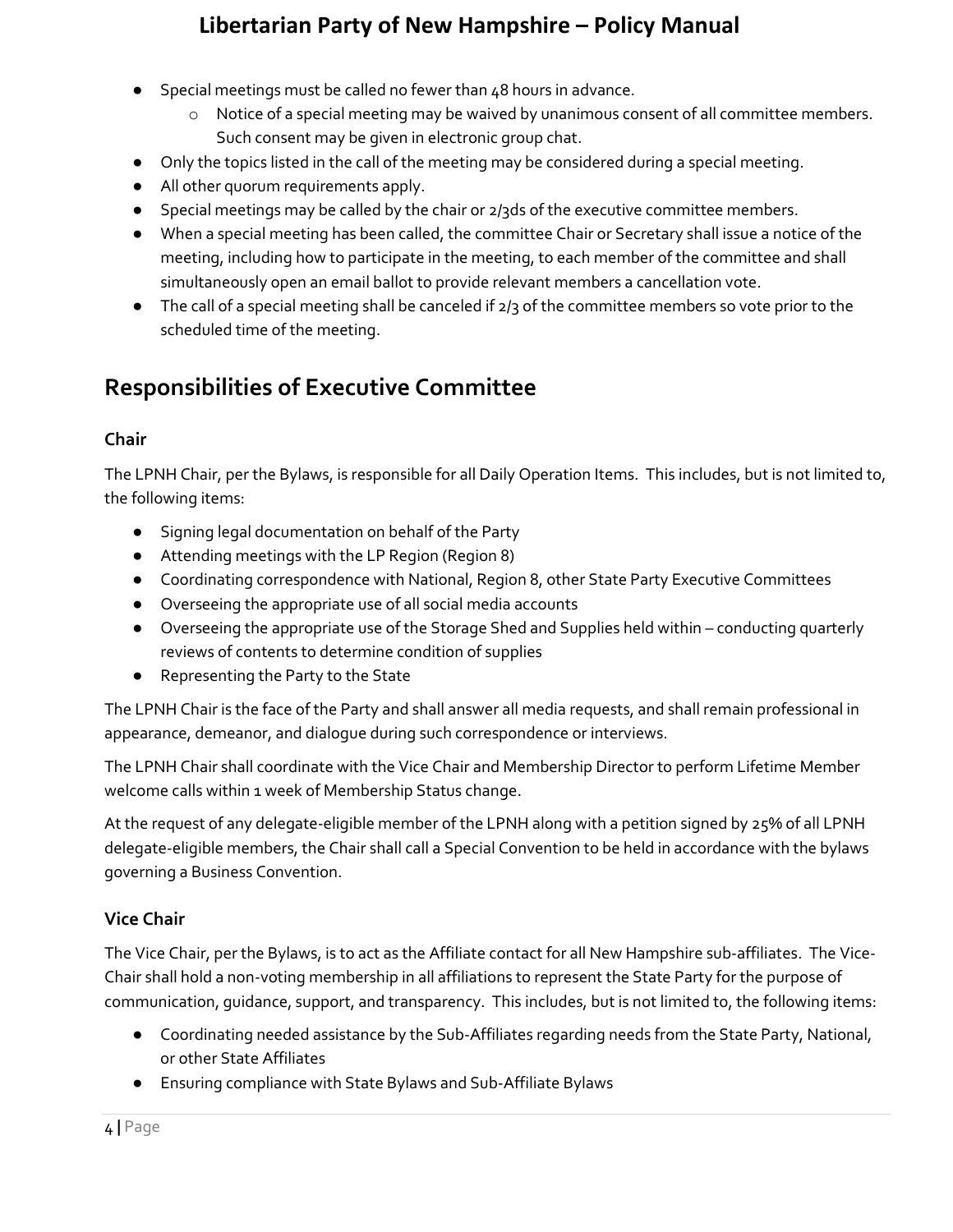- Ensuring communication between the State Party and the sub-Affiliates by holding affiliate leadership meetings on a scheduled basis
- Addressing any Affiliate concerns that may arise
- Represent all Affiliates at the monthly LPNH Executive Committee meeting
- The LPNH Vice Chair shall coordinate with the Chair and Membership Director to perform Lifetime Member welcome calls within 1 week of Membership Status change.

#### <span id="page-4-0"></span>**Secretary**

The Secretary shall be responsible for maintaining the email distribution and receipt on behalf of the Party. This includes the following responsibilities:

- Checking the *Info@lpnh.org* email and responding to any correspondence within 48 hours of receipt. If the email should be given to a Committee, an Affiliate, or a specific member of the Executive Office, the Secretary shall inform the sender that their request has been sent on to the appropriate contact , who that contact is and why it has been transferred to that individual. That individual will then respond within 48 hours.
- The Secretary shall maintain the email list in MailChimp (or other mail distribution tool) and inform the committee should mailing supplies be required prior to any mass mailing
- The Secretary shall be responsible for writing the agenda for the monthly Executive Committee Meeting, document minutes for each meeting, and post those minutes to the Party website.
- The Secretary shall ensure that all committee reports have been received prior to each monthly meeting.
- The Secretary shall maintain a complete copy of this policy manual, the party bylaws, and platform, and shall be responsible for proposing corrections to formatting, spelling, grammar, capitalization, punctuation, article and section designations, cross-references, and such other technical and conforming changes as may be necessary to the party documents, provided such changes would have no effect on the meaning of the adopted terms, definitions, rules, and orders. The Secretary shall promptly submit such proposals to the Executive Committee. These proposals shall be considered adopted 30 days thereafter or upon the close of the next Executive Committee meeting, whichever is sooner. The Executive Committee may veto such changes by majority vote.
- The secretary shall keep the policy manual, party bylaws, and party platform up to date on the party's website.

#### <span id="page-4-1"></span>**Treasurer**

The Treasurer shall be responsible for maintaining the Party bank accounts and financial portfolio.

The treasurer's other duties include:

- The Treasurer is responsible for Petty Cash, including validating cash box amounts prior to and after each event and moving received cash into the bank account.
- The Treasurer is responsible for all State and Federal filing requirements, where/when applicable.
- The organizers of any fundraisers done by any committee, including fundraising attempts at the annual convention, shall report to the treasurer.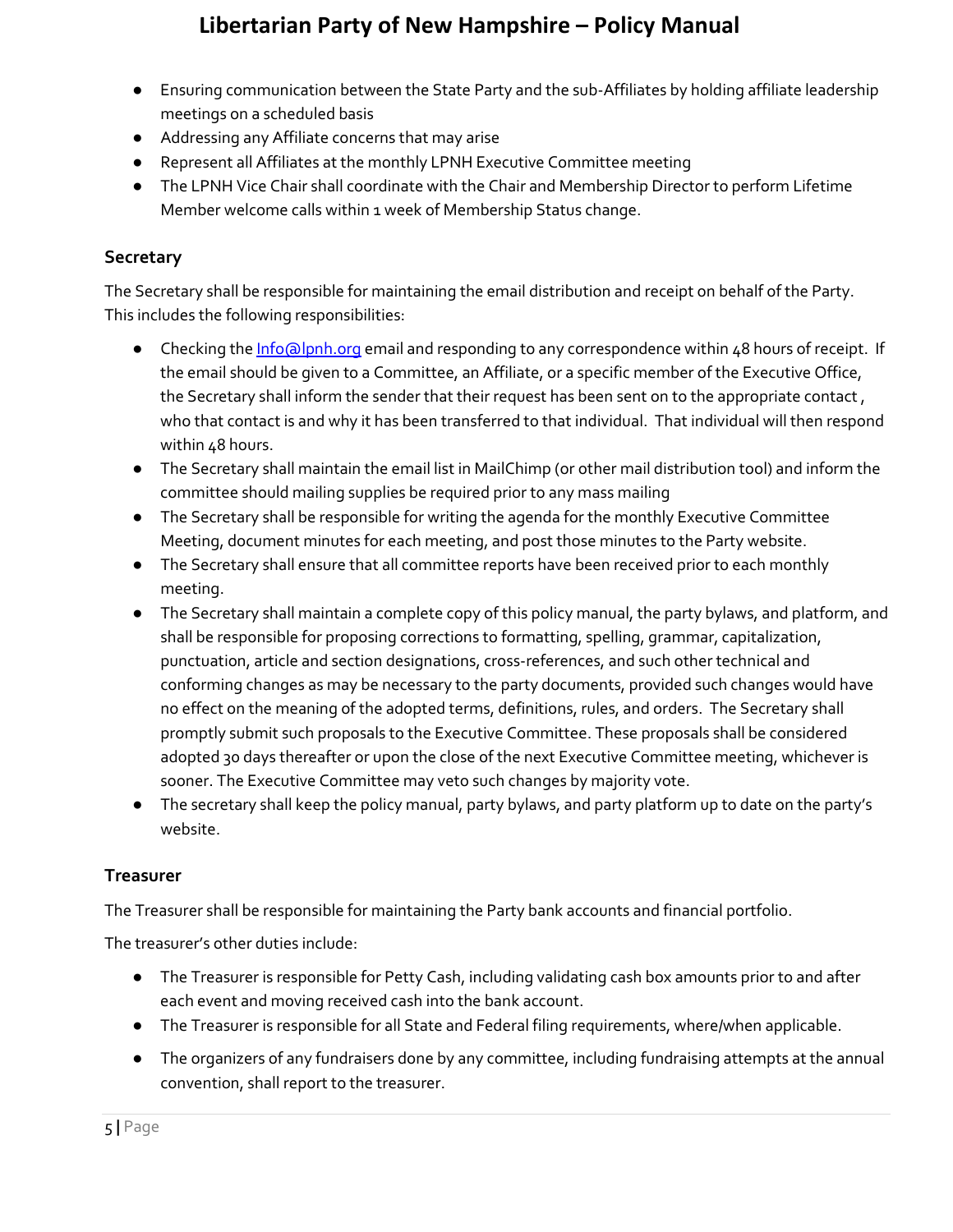#### <span id="page-5-0"></span>**At Large Officers**

One At Large Officer shall be designated the Membership Director and shall oversee the Membership and Outreach Committee.

The other At Large Officer shall choose one area of interest that they shall devote their time and efforts into that will build or support the Party.

# <span id="page-5-1"></span>**Party Communications**

### <span id="page-5-2"></span>**Official Communication**

As a political party, the Libertarian Party of New Hampshire must constantly communicate with delegates, members, and the general public. All communications shall represent the Statement of Principles and Party Platform as voted at the most recent convention.

The Party may communicate via email, telephone, SMS, Social Media post and/or meme, Newsletter, Press Release, Press Conference, or when an officer is giving a media interview for any reason (even if not for the purpose of representing the Party).

While the Chair is responsible for official communication, the Chair may choose to have a Communication Committee to assist due to the scale of the endeavor.

Should a committee be appointed the following guidelines should be followed:

#### <span id="page-5-3"></span>**Communications Committee**

The purpose of the communications committee is to promote the ideals of the party, as expressed in the party platform, and the candidates of the party. The secondary purpose of the communications committee is to combat the cult of the omnipotent state, and actions, groups, and ideas counter to the ideals of liberty as expressed in the party platform.

Except in cases where communication is clearly satire, the communications committee shall not communicate anything:

- That contradicts the Statement of Principles of the Libertarian Party,
- That violates the platform of LPNH or LP National,
- That contradicts a resolution of the LPNH or LP National, where a more-recent conflicting resolution does not exist,
- That endangers the function of the party,
- That shows bias in any race internal to the National LP, any affiliate of the National LP or LPNH, or abases or promotes any caucus within the LP.

Wherever possible, the Communications Committee shall follow the Committee Operations specified in the bylaws for standing committees, including but not limited to reporting minutes to the Executive Committee.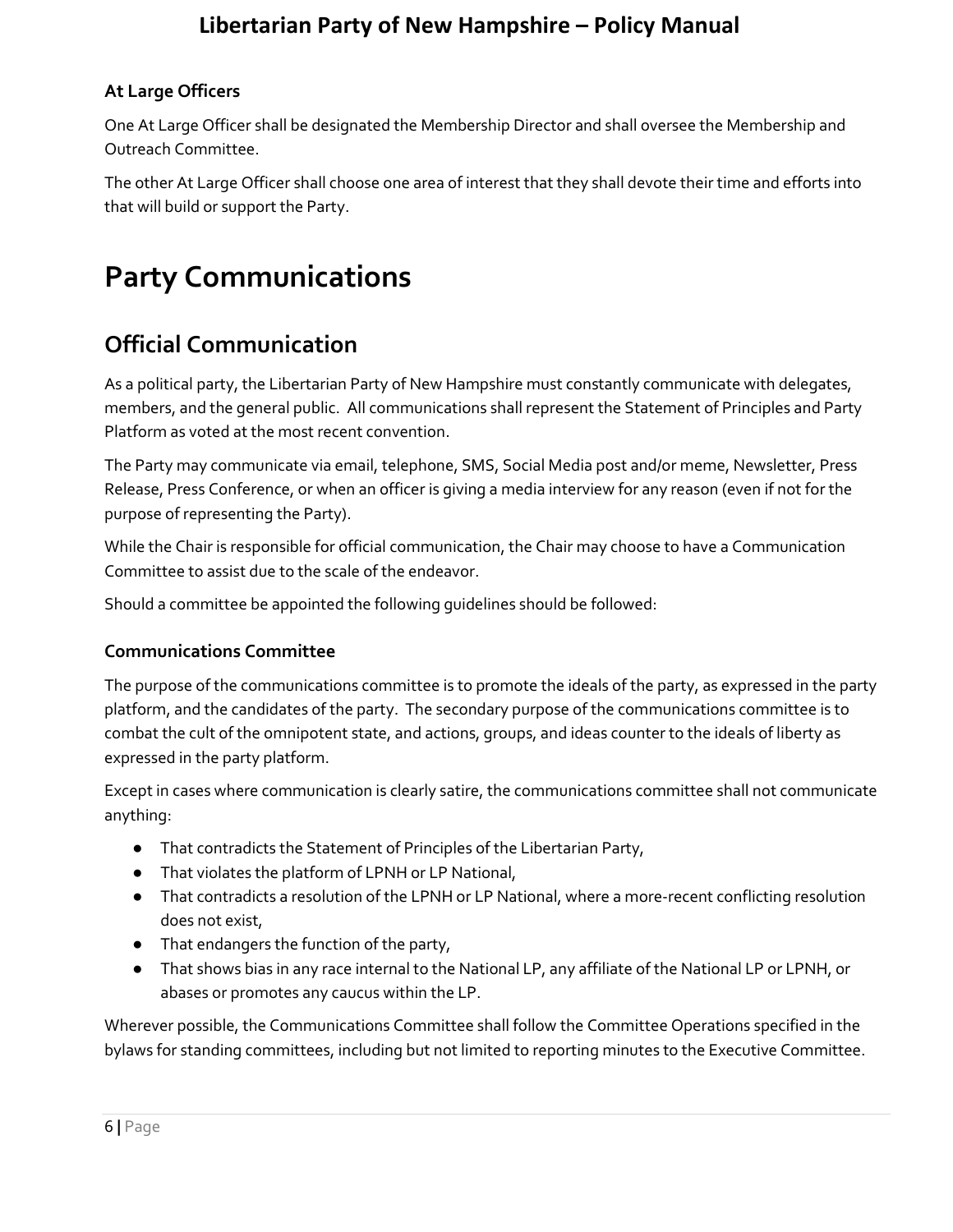#### <span id="page-6-0"></span>**Access to Social Media and Social Media Policy**

The following individuals shall have access to the social media accounts and be authorized to post on them:

- The Chair of the Executive Committee
- The Chair of the Communications Committee
- Others appointed by the Executive Committee or Communications Committee as necessary during the normal course of committee functioning.

An attempt shall be made to have all posts reviewed by at least one other authorized poster, with the understanding that there will be moments when time is of the essence and it may not be possible. This does not apply to responses, messages or comments on social media, although all such messages must follow all other posting rules.

No posts shall be made on social media that endorse or support any non-LP candidate for, or incumbent in, any partisan office. Posts may, however, acknowledge or thank anyone from any party when they vote or voice support for any issue in alignment with the Platform of the LPNH or LP National, so long as the post makes clear the support of the person's action on the issue, not the person.

Anyone with authorized access may block anyone deemed necessary at their discretion. The Communications Committee and Executive Committee shall be notified if anyone is blocked. The Communications Committee shall determine how long the block should remain in force, however the party Chair or Executive Committee may direct the Communications Committee to remove a block.

# <span id="page-6-1"></span>**Regional and National Representation**

## <span id="page-6-2"></span>**Regional**

The Chair shall represent LPNH at all Region 8 Executive Committee Meetings. The Executive Committee members and Affiliate Chairs shall also be invited but will not be required. If the Chair is unable to attend a scheduled Region 8 meeting, all efforts shall be made to insure LPNH representation.

The Chair shall make monthly reports to the Region regarding the efforts of the State Party, any issues being faced.

Needs, issues, and opportunities being faced or offered by other affiliates of the region shall be reported to the Party as soon as details are made available.

## <span id="page-6-3"></span>**National**

The Chair shall represent LPNH at all National Meetings and Conventions. The Executive Committee members shall also be invited but will not be required. If the Chair is unable to attend a scheduled National meeting, all efforts shall be made to insure LPNH representation.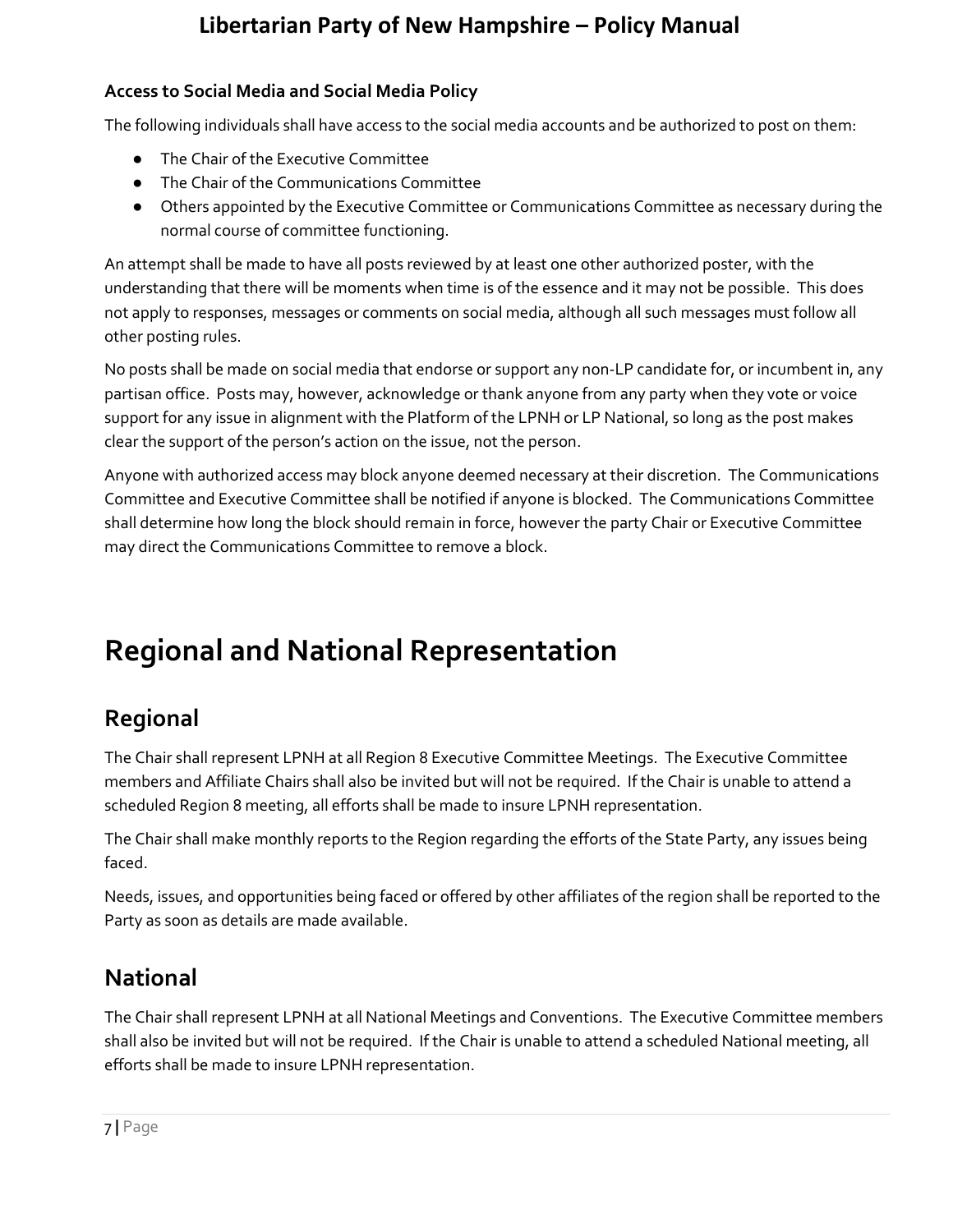# <span id="page-7-0"></span>**Resolution of Issues/Complaints**

Any member or affiliate may bring perceived issue(s) or complaints to any officer of the Executive Committee who shall bring the issue before the Committee for resolution.

If an executive committee officer can resolve the issue between the complaining and offending members independently, to the approval of both parties, the issue shall not *require* escalation to the Executive Committee.

Should an issue arise, any officer may bring the issue to the attention of the Executive Committee via the private Executive Committee chat. Discussion shall be held, and a resolution agreed upon:

- Within 4 hours for Party Communication issues
- Within 24 hours for issues that involve the endangerment of any member or threats of violence
- Within 48 hours for all other issues.

Any issue regarding the initiation of violence made by any LPNH member shall be handled in the following manner:

- If party resources were utilized in the incident:
	- o The offending communication or post shall be immediately removed
	- $\circ$  Any individual who called for any initiation of violence shall be suspended from use of all partyowned resources until resolution is reached
- In all cases:
	- o If the executive committee considers the issue to be minor, the member shall be asked to rescind his/her call for violence and apologize.
	- $\circ$  If direct, specific threat is made, or continued calls for violence (more than 2), a motion shall be made to suspend the member from the LPNH pending a trial to revoke the member's membership in the LPNH. If ¾ of the Executive Committee vote to proceed with a revocation and trial, the process shall be carried out in accordance with the bylaws and the rules of order adopted by the bylaws.

# <span id="page-7-1"></span>**Membership Levels**

## <span id="page-7-2"></span>**Basic Members**

Basic members ("Members" in the bylaws) are not required to pay membership dues.

The have the following benefits:

- Electronic notice of upcoming meetings and conventions
- Basic members may be added to the party's email list(s)